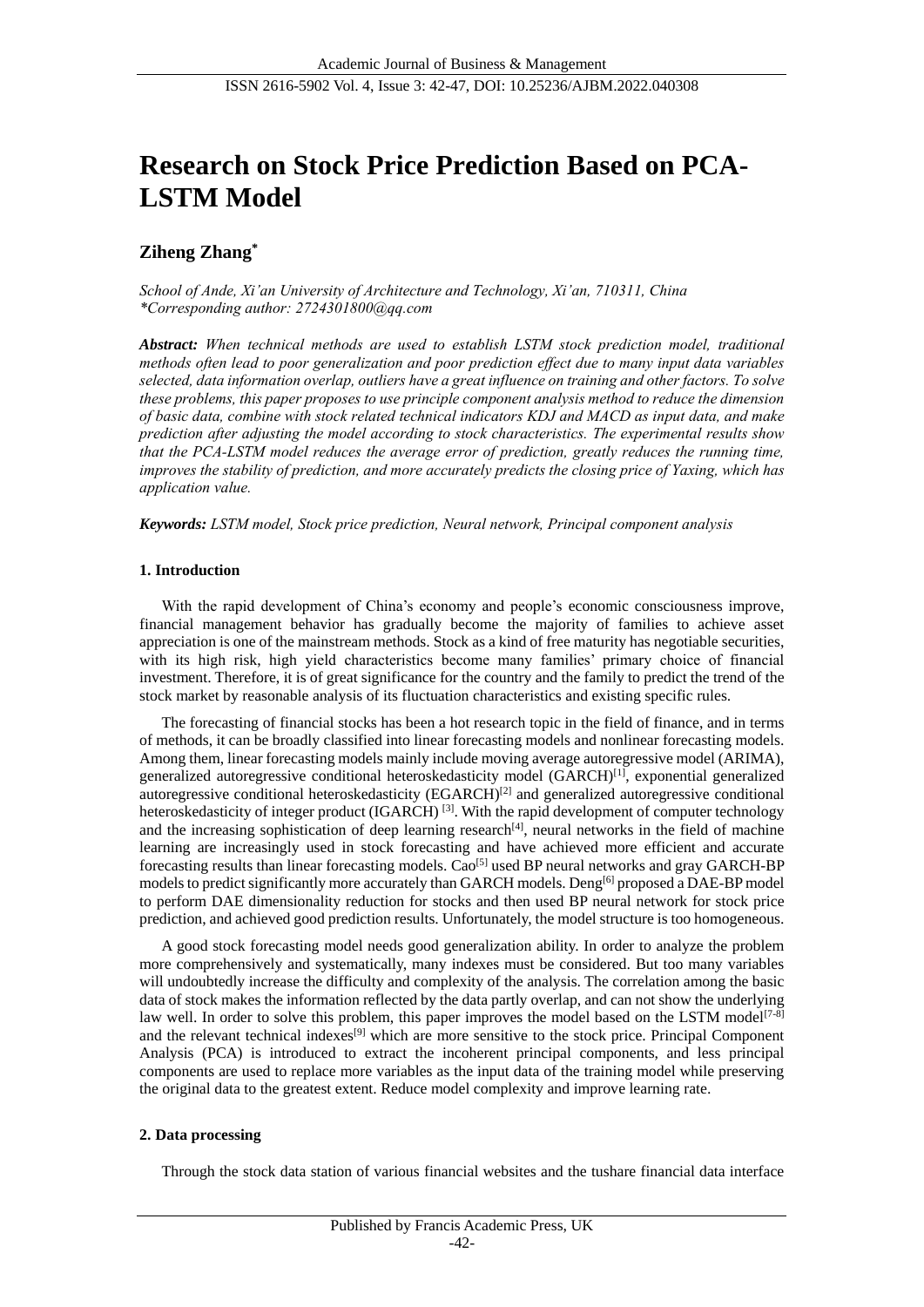package of Python, we got nine basic data of the selected stocks: The opening price, the closing price, the highest price, the lowest price, the pre-closing price, the rise and fall amount, and the rise and fall extent, volume and value of transactions. As shown in Table1, that will be calculated for the basic data KDJ, MACD indicators together as a model of training data. The selected stock is ST Yaxing, stock code is 600319.SH.Only 12 stock datas are shown here due to article space limitation.

|                | trade date open |      | high | low  | close | pre close | change   | pct_chg   | vol      | amount    |
|----------------|-----------------|------|------|------|-------|-----------|----------|-----------|----------|-----------|
| $\bf{0}$       | 20210308        | 5.15 | 5.2  | 5.05 | 5.09  | 5.14      | $-0.05$  | $-0.9728$ | 14443.01 | 7362.059  |
| 1              | 20210305        | 5.16 | 5.22 | 5.11 | 5.14  | 5.15      | $-0.01$  | $-0.1942$ | 17961.54 | 9236.323  |
| $\overline{2}$ | 20210304        | 5.19 | 5.23 | 5.15 | 5.15  | 5.2       | $-0.05$  | $-0.9615$ | 12382    | 6420.943  |
| 3              | 20210303        | 5.26 | 5.26 | 5.19 | 5.2   | 5.24      | $-0.04$  | $-0.7634$ | 7155.3   | 3725.668  |
| 4              | 20210302        | 5.24 | 5.29 | 5.17 | 5.24  | 5.26      | $-0.02$  | $-0.3802$ | 10133    | 5287.319  |
| 5              | 20210301        | 5.22 | 5.33 | 5.2  | 5.26  | 5.2       | 0.06     | 1.1538    | 11740.3  | 6168.485  |
| 6              | 20210226        | 5.23 | 5.28 | 5.12 | 5.2   | 5.21      | $-0.01$  | $-0.1919$ | 11766    | 6121.305  |
| 7              | 20210225        | 5.26 | 5.34 | 5.2  | 5.21  | 5.31      | $-0.1$   | $-1.8832$ | 16700    | 8758.157  |
| 8              | 20210224        | 5.34 | 5.44 | 5.2  | 5.31  | 5.3       | 0.01     | 0.1887    | 33575.04 | 17844.007 |
| 9              | 20210223        | 5.07 | 5.3  | 5.03 | 5.3   | 5.05      | 0.25     | 4.9505    | 28364.39 | 14793.624 |
| 10             | 20210222        | 5    | 5.09 | 4.9  | 5.05  | 5         | 0.05     | 1         | 19556.97 | 9814.468  |
| 11             | 20210219        | 4.99 | 5.06 | 4.86 | 5     | 5         | $\Omega$ | $\Omega$  | 16187    | 8008.387  |
| 12             | 20210218        | 5    | 5.08 | 4.97 | 5     | 5.07      | $-0.07$  | $-1.3807$ | 16815    | 8438.848  |

*Table 1: Basic data on stocks (ts\_code: 600319.SH)*

#### **3. LSTM model based on principal component analysis**

## *3.1. Obtaining training data*

KDJ index is a kind of sensitive and fast technical analysis index, which mainly uses the real fluctuation of stock price to reflect the strength or weakness of the price change trend, and can send out buying and selling signals before the stock price rises or falls. The immature random value R SV of the last day of the cycle is calculated by the highest price, the lowest price, the closing price at the end of the cycle and the proportional relationship among them, then, K, D and J values are calculated according to the moving average method. Most of these parameters are averaged over several days, and for the first few days of the forecast, these averages are calculated by taking the average of the highest and lowest prices of the day to find the middle price.

The K value is the n-day moving average of r SV, and the K line connected by the K value is also called the fast line. The D value is the n-day moving average of the K value, and the D line is the slowest among the 3 lines, which is called the slow line. J value changes the fastest, as an auxiliary observation K line and D line issued by the buy and sell signal, J line is known as the ultra-fast line or confirmation line. Three lines in the same coordinates on the composition of the price fluctuations can reflect the trend of the KDJ index.

$$
\begin{cases}\nRSV = (C_n - L_n)/(H_n - L_n) \times 100 \\
K = \frac{2}{3}K_p + \frac{1}{3}RSV \\
D = \frac{2}{3}D_p + \frac{1}{3}K \\
J = 3 \times K - 2 \times D\n\end{cases}
$$
\n(1)

In the formula (1):  $C_n$  is the closing price on the th day;  $L_n$  is the lowest price in n days.  $H_n$  is the highest price in n days;  $K_P$  and  $D_P$  are the K and D values of the previous day, or equals 50 if none exists.

The MACD is called the convergence-divergence moving average. The convergence and separation of the two moving averages represent changes in market trends and are a common technical indicator for stocks. The moving average EMA of fast and slow speed is usually selected 12 and 26 days, and the MACD is calculated by their 9-day moving average of the difference DIF and the difference Dif.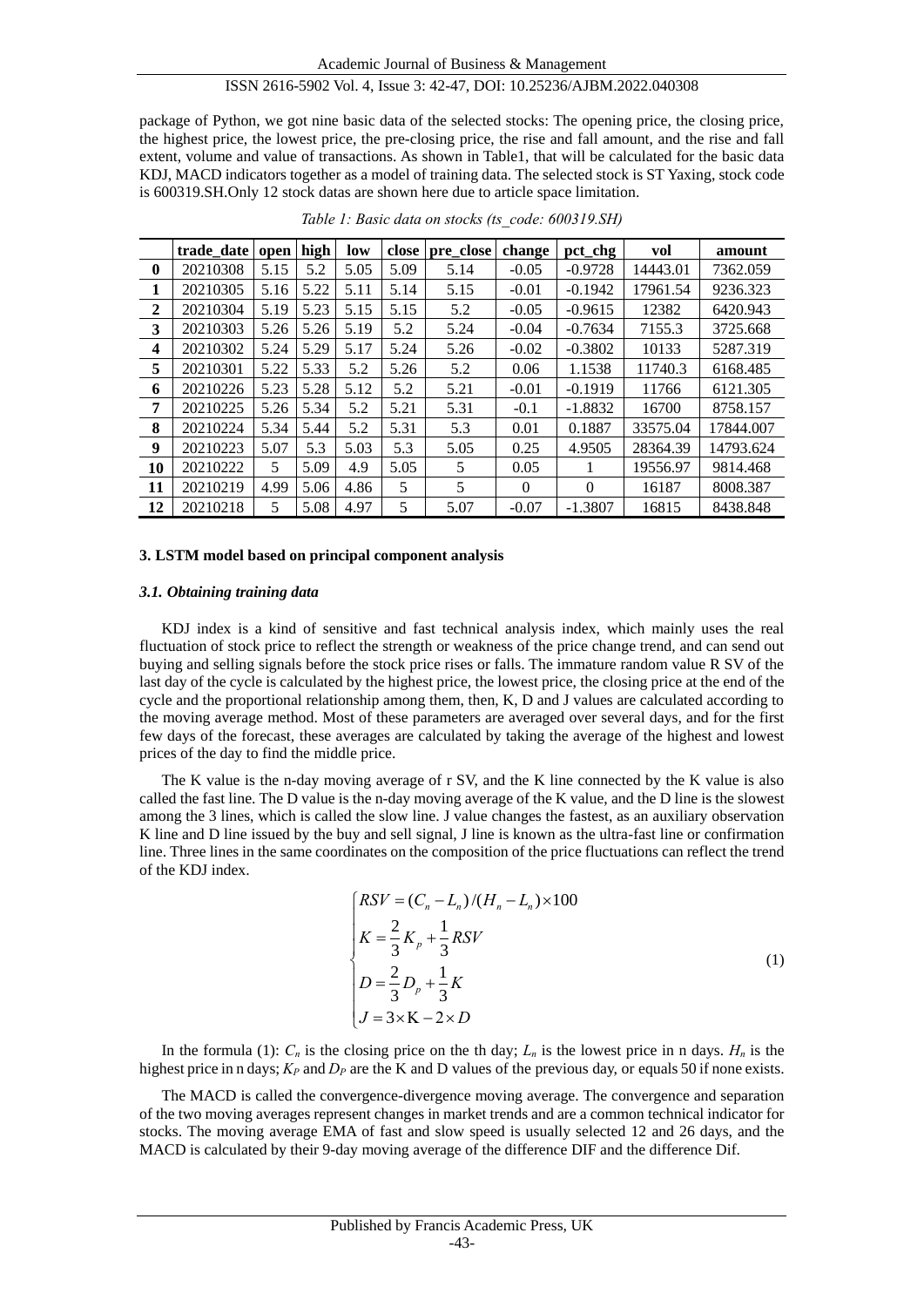$$
\begin{cases}\nEMA_{(n)} = \frac{n-1}{n+1} \times PEMA_{(n)} + \frac{2}{n+1}C \\
DIF = EMA_{(12)} - EMA_{(26)} \\
DEA = PDEA_n \times \frac{n-1}{n+1} + DIF \\
MACD = (DIF - DEA) \times 2\n\end{cases}
$$
\n(2)

In the formula (2), *n* is the moving average number of days, *C* is the closing price of the day, PEMA and PDEA are the EMA and DEA of the previous day.

#### *3.2. Dimensionality reduction by principal component analysis*

Principal Component Analysis (PCA) is a method that transforms a number of related raw data into a small number of unrelated linear combinations without changing the structure of the sample data. In order to reduce the dimension and simplify the complex multi-dimensional problems, we use less variables to replace more variables while reflecting the information of the original data to the greatest extent.

To extract the principal component, the original data must be standardized, that is, the mean of the strain is subtracted and then divided by the variance to eliminate the influence of different dimensions.

$$
\begin{cases}\nY_{ij}^{*} = \frac{x_{ij} - \bar{x}_{j}}{S_{j}} \\
i = 1, 2, ..., m; j = 1, 2, ..., n\n\end{cases}
$$
\n(3)

Then the Correlation Coefficient Matrix R is calculated and the eigenvalue  $(i = 1, 2, ..., n)$  is obtained by solving the characteristic equation  $|\lambda E - R| = 0$ .

$$
\begin{cases}\nR = \left[\frac{1}{m-1} \sum_{k=1}^{n} Y_i \cdot Y_{ij}\right] \\
i = 1, 2, \dots, n; j = 1, 2, \dots, n\n\end{cases}
$$
\n(4)

The eigenvalue  $\lambda_i$  is the variance of the principal components. Used to describe the information contained in the direction of the corresponding feature vector. The magnitude of the feature value directly reflects the influence of each principal component. The contribution to variance of an eigenvector is obtained by dividing the value of an eigenvalue by the sum of all eigenvalues.

1 *i n k k*  $\lambda$ .  $\lambda_{\scriptscriptstyle\! L}$  $\sum_{k=1}^{n} \lambda_k$  is the *ith* principal component.  $\sum_{k=1}^{n}$ 1 *i k k n k k*  $\lambda$  $\lambda$ = =  $\sum$  $\sum$ is the cumulative contribution rate of the previous *i*

principal components. Ensure that the selected principal component contains most of the information from the original data. Finally, the load value of the principal component is calculated and the score value of the principal component is obtained as the new training data.

$$
\begin{cases}\nT_{ij} = p(z_i, x_j) = \sqrt{\lambda_i} a_{ij} \\
i = 1, 2, ..., m; j = 1, 2, ..., n\n\end{cases}
$$
\n(5)

#### *3.3. Prediction using the LSTM model*

An artificial neural network for long term and short term memory, LSTM is a time recurrent neural network that is suitable for processing and predicting important events with relatively long intervals and delays in time series.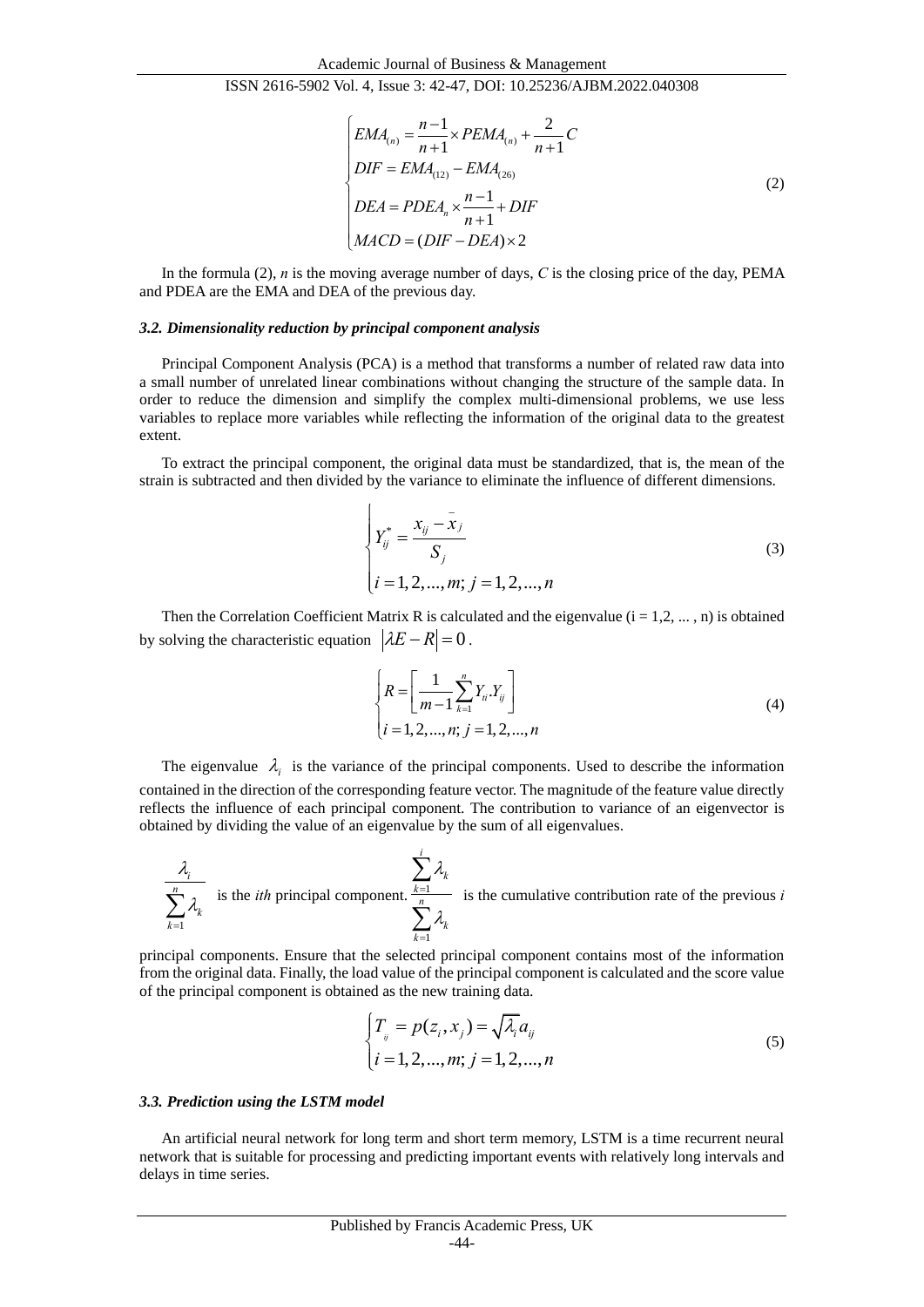

*Figure 1: LSTM cellular structure*

The LSTM sets up three gates in a cell: The forgetting gate, the input gate, and the output gate. Once a piece of data enters the LSTM network, it is determined according to the rules, those that conform to the algorithm rules will be left behind, and those that don't will be forgotten through the forgotten door. Only the information that conforms to the algorithm authentication will be left behind, and the information that does not conform will be forgotten through the forgetting door.

$$
f_{t} = \sigma(W_{f} \cdot [h_{t-1}, x_{t}] + b_{f})
$$
\n(6)

The input gate then updates the cell state by first determining the value to be updated by the sigmoid layer and by multiplying the candidate value vector created by the Tanh layer to get the new candidate value.

$$
\begin{cases}\ni_{t} = \sigma(W_{i} \cdot [h_{t-1}, x_{t}] + b_{i}) \\
C_{t} = \tanh(W_{c} \cdot [h_{t-1}, x_{t}] + b_{c})\n\end{cases}
$$
\n(7)

The old cell state is then multiplied with the discarded information defined by the Forgetting Gate, plus the new candidate values to get the updated cell.

$$
C_t = f_t \times C_{t-1} + i_t \times C_t \tag{8}
$$

Finally, based on the current cell state, the sigmoid layer determines the output part and multiplies it with the cell state after Tanh treatment to get the output value.

$$
\begin{cases}\n o_t = \sigma(W_o[h_{t-1}, x_t] + b_o) \\
 h_t = o_t \times \tanh(C_t)\n\end{cases}
$$
\n(9)

In the LSTM model, the model can choose what to keep and what to forget so that it can analyze the data that is most relevant to the task. The LSTM model can also learn a more abstract representation of the data so that the model can learn more features of the data. These characteristics make it possible to analyze the stock trend more effectively when the LSTM model is applied in the stock market.

## **4. Case analysis**

#### *4.1. Sample and index data selection*

The PCA-LSTM model needs to be trained several times to finally build a better model. Therefore, the training data should not only be sufficient, but also fit the training target better in order to make the model's prediction more accurate. In order to have representative data, the data related to each opening day of ST Yaxing (600319.SH) from May 2020 to March 2021 are selected as modeling data for the model, including opening and closing prices, daily high and low prices, previous closing prices, up and down amounts, up and down ranges, volume, and transaction amounts.

In the PCA-LSTM model improved for stock characteristics, the principal components of the original data were extracted based on the LSTM model combined with principal component analysis, and the correlation coefficient matrix was calculated after standardizing the original data, and then the eigenvalues and variance contribution rates were obtained by solving the characteristic equations as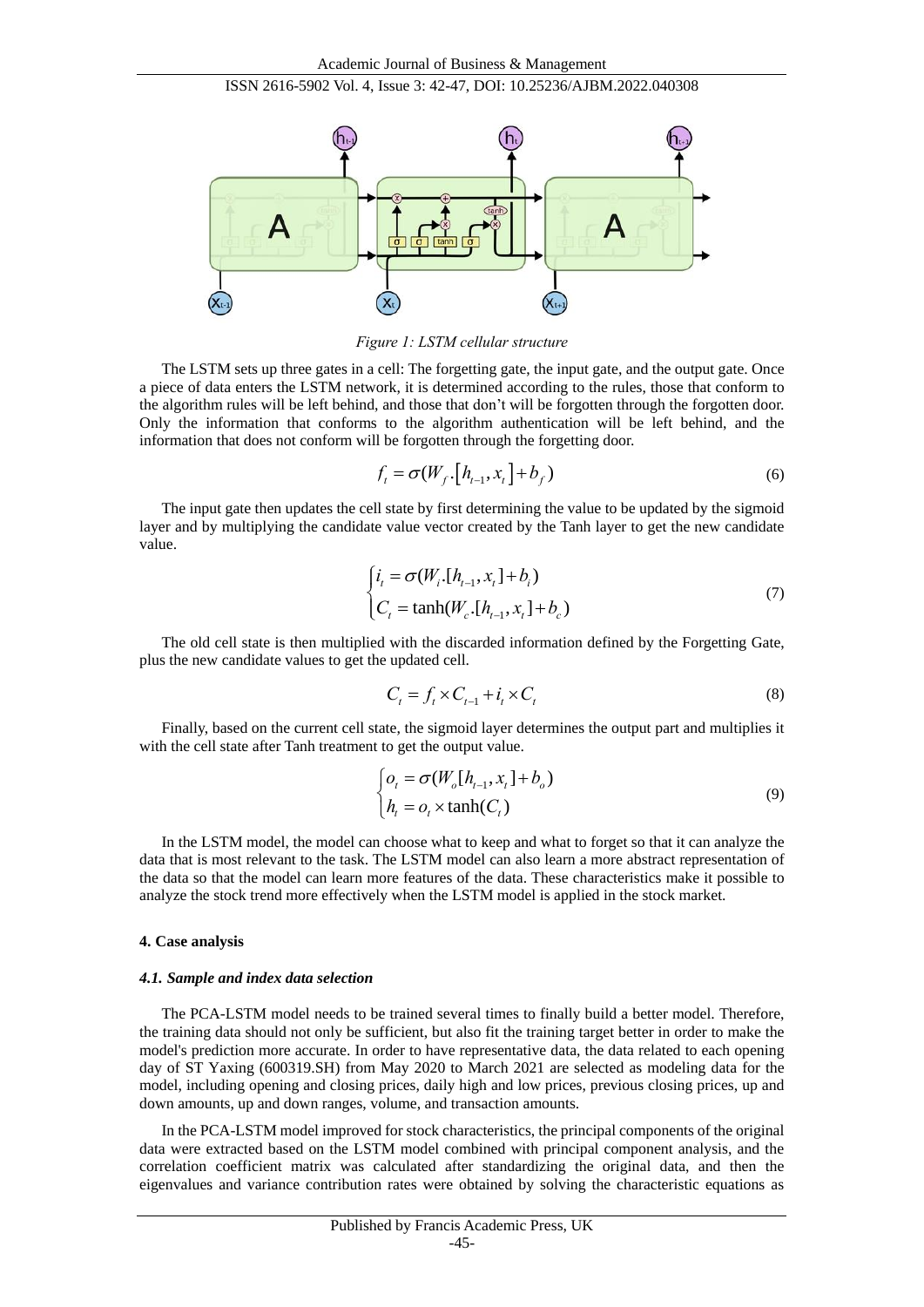shown in Table 2. The variables were ranked according to the contribution of variance from largest to smallest. According to the rules of principal component selection, the first three components have the eigenvalues greater than 1 and the cumulative variance contribution rate reaches 98%, so the first three components are selected as principal components. After selecting the principal components, the data after dimensionality reduction is used as the input of LSTM.

|   |       | <b>Initial Eigenvalues</b>                     |         | <b>Extraction of the sum of squares of loads</b> |                         |              |  |
|---|-------|------------------------------------------------|---------|--------------------------------------------------|-------------------------|--------------|--|
|   |       | Components Total Percent variance Cumulative/% |         | <b>Total</b>                                     | <b>Percent variance</b> | Cumulative/% |  |
|   | 5.164 | 62.560                                         | 62.560  | 5.164                                            | 62.560                  | 62.560       |  |
| 2 | 1.722 | 20.864                                         | 83.424  | 1.722                                            | 20.864                  | 83.424       |  |
| 3 | 1.213 | 14.702                                         | 98.125  | 1.213                                            | 14.702                  | 98.125       |  |
| 4 | 0.137 | 1.661                                          | 99.786  |                                                  |                         |              |  |
| 5 | 0.015 | 0.187                                          | 99.973  |                                                  |                         |              |  |
| 6 | 0.001 | 0.016                                          | 99.989  |                                                  |                         |              |  |
|   | 0.001 | 0.010                                          | 99.990  |                                                  |                         |              |  |
| 8 | 0.000 | 0.006                                          | 99.996  |                                                  |                         |              |  |
| 9 | 0.000 | 0.000                                          | 100.000 |                                                  |                         |              |  |

*Table 2: Eigenvalues and contribution rates*

#### *4.2. Model Training and Analysis*

In this paper, the relevant data for each business day between the start and end dates of the training set as input values and the closing price of the next day as output values. And 80% of the historical stock price data is used as the training set, and the remaining 20% of the historical stock price data is used as the prediction set. Data relating to the stock from May 2020 to July 2021 was used as the test set and the rest of the data was used as the training set.

The input values of the original model are the basic data such as opening and closing prices, and the neural network parameters are set as follows: input layer dimension is 12, output layer dimension is 1, initialized learning rate is 0.00006, training time step is 50. The predicted stock price curve using the model is plotted against the trend of the real stock price movement as shown in the figure below.



*Figure 2: Model prediction results curve*

The predicted curve and the true value curve basically fit in the graph, which can reflect the overall stock trend. It can be seen that the predicted value of PCA-LSTM model based on principal components has less deviation from the real value, the overall trend is the same, the curve fits better, and the results are more accurate. The data are predicted and the predictions are tested on request, here using the MAPE error tes, calculated as shown below.

$$
MAPE = \frac{100\%}{n} \sum_{i=1}^{n} \left| \frac{\hat{y}_i - y_i}{y_i} \right| \tag{10}
$$

The MAPE error test is used here, and the error MAPE obtained from the calculation of the data is less than 0.1. Therefore, it is a good prediction.